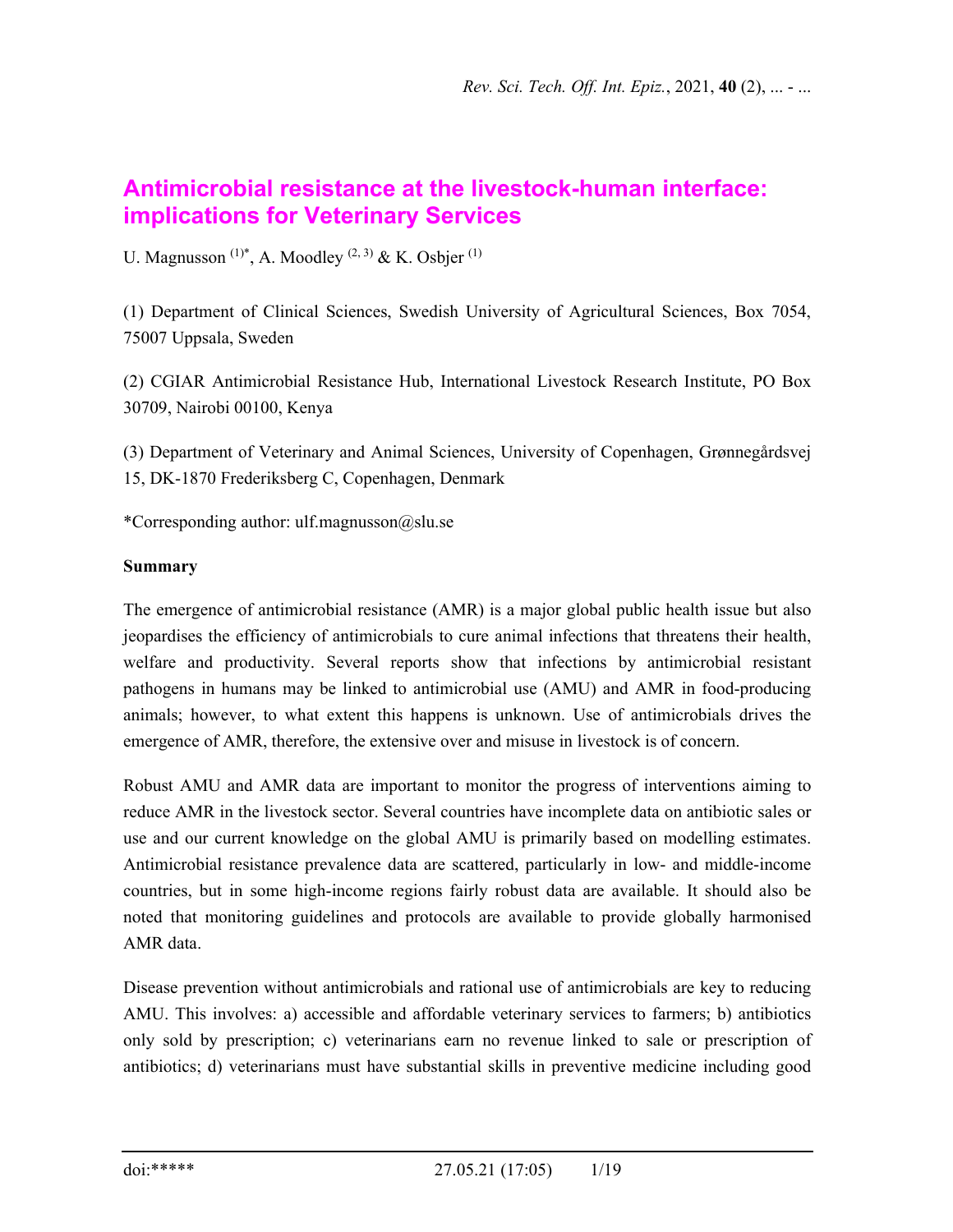animal husbandry, efficient biosecurity and vaccinology; and e) the added values of these measures must appeal to farmers so they are willing to pay for that service.

### **Keywords**

Animal husbandry – Antibiotics – Antimicrobial resistance – Antimicrobial use – Biosecurity – Farmers – Livestock – Vaccination – Veterinary service.

## **Introduction**

Antimicrobial resistance (AMR) is major global public health issue that is getting increasing attention. Given that the use of antimicrobials drives the emergence of resistance, the extensive use in the livestock sector of antibiotics, the sub-set of antimicrobials effective against bacteria is under scrutiny (1, 2, 3). The widespread use in livestock is attributable to various kinds of prophylactic use and use as growth promoters, mostly as a feed additive. Similar practices are rare in human medicine. There are several reports on how resistant bacteria from animals have infected humans (4). To which extent this happens, or how much the livestock sector contributes to the overall AMR in humans, is at large unknown. Particularly, the livestock-human connection within AMR is of most concern with respect to resistance to antibiotics. This is because humans and livestock share pathogenic as well as commensal bacteria and because the same classes of antibiotics are used in human and veterinary medicine. Antibiotic resistance also jeopardises the efficiency of antibiotics in curing animals against bacterial infections that threaten their health, welfare and productivity (5). The extensive antibiotic use in the livestock sector for growth promotion and as a regular preventive mean, compensating for poor animal husbandry and biosecurity, should be stopped. This is challenging for Veterinary Services, but will, if wisely handled, contribute positively to human and animal health.

Here, we give an overview of antimicrobial use (AMU) as well as AMR in the world. Secondly, we give an assessment of the over-arching impact of antimicrobial resistance on animal health and discuss the link between resistance in livestock populations and in humans. Finally, we present approaches on how to apply a more prudent and medically rational use of antibiotics in livestock – an area where Veterinary Services play a key role.

# **Antimicrobial use and antimicrobial resistance in livestock**

#### **Antimicrobial use in the livestock sector**

Antibiotics are essential veterinary medicines used in livestock to treat bacterial infections, to prevent disease in a herd and at sub-therapeutic concentrations for growth promotion, and are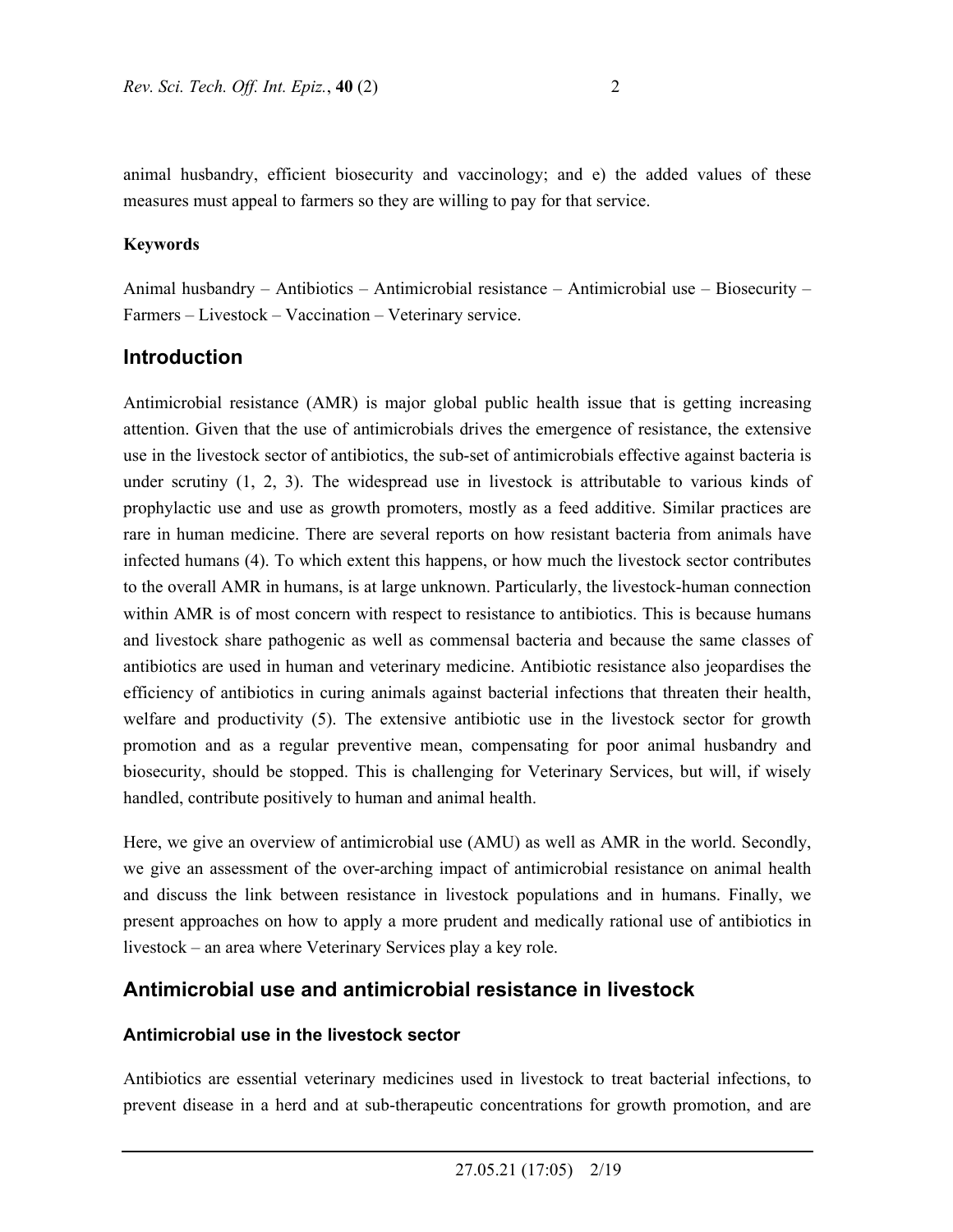administered either orally via feed or in drinking water, or parenterally. Antibiotics are ranked in importance for human medicine (6) and veterinary medicine (7). In the few cases where the same antibiotic class is critically important to both sectors, e.g. fluroquinolones and third and fourth generation cephalosporins, recommendations for veterinary use is provided by the World Organisation for Animal Health (OIE), namely: a) should not be used for metaphylaxis (preventing specific disease outbreaks); b) not to be used as a first line treatment unless justified and should be guided by antimicrobial susceptibility testing; c) off label use should be limited and reserved for when no alternatives are available; and d) not to be used as growth promotors (8).

A key objective in many national action plans, including the OIE's strategy (3), the Food and Agriculture Organization of the United Nations (FAO) action plan (2), and the World Health Organization (WHO) Global action plan on AMR (1), is prudent antibiotic use, which is connected to monitoring of antibiotic consumption patterns and understanding drivers of use. High-income countries, typically those in Europe and North America, have national monitoring programmes that capture antibiotic prescriptions that ideally should be stratified by animal species, age and disease indication (9). This information is important to: a) identify areas for targeted interventions, and b) to evaluate the impact of AMU/AMR reducing interventions (10). However, only 6% of low- and middle-income countries (LMICs) monitor AMU in animals (11) as they have limited capacity and resources to establish and sustain a nationwide surveillance system and hence there is a general scarcity of data at the detailed level on how much antibiotics are used and for what purpose.

It has been estimated that 73% of the global AMU is in livestock, and a recent study comprising sales data from 41 countries from all regions in the world is projecting an increase by 11.5% from 2017 to 2030, primarily in Asia (12, 13). This increase is driven by intensification of livestock farming to meet the growing demand for animal protein, particularly in LMICs, where AMU is poorly regulated and used irrationally to compensate for poor animal husbandry practices (13, 14, 15, 16). In LMICs, additional challenges include access barriers to antimicrobials and concerns with drug quality. In an attempt to obtain robust and harmonised global AMU data in food animals, OIE member countries are requested to submit AMU data annually since October 2015; however, the data are aggregated at the regional levels only (17). Moreover, the OIE has developed standards on monitoring AMU and surveilling AMR in livestock (Chapters 6.9 and 6.8 in the *Terrestrial Animal Health Code*) (18).

Steps to regulate AMU includes the ban of sub-therapeutic antimicrobials used for growth promotion, which in the European Union came into effect in 2006. Subsequent measures, such as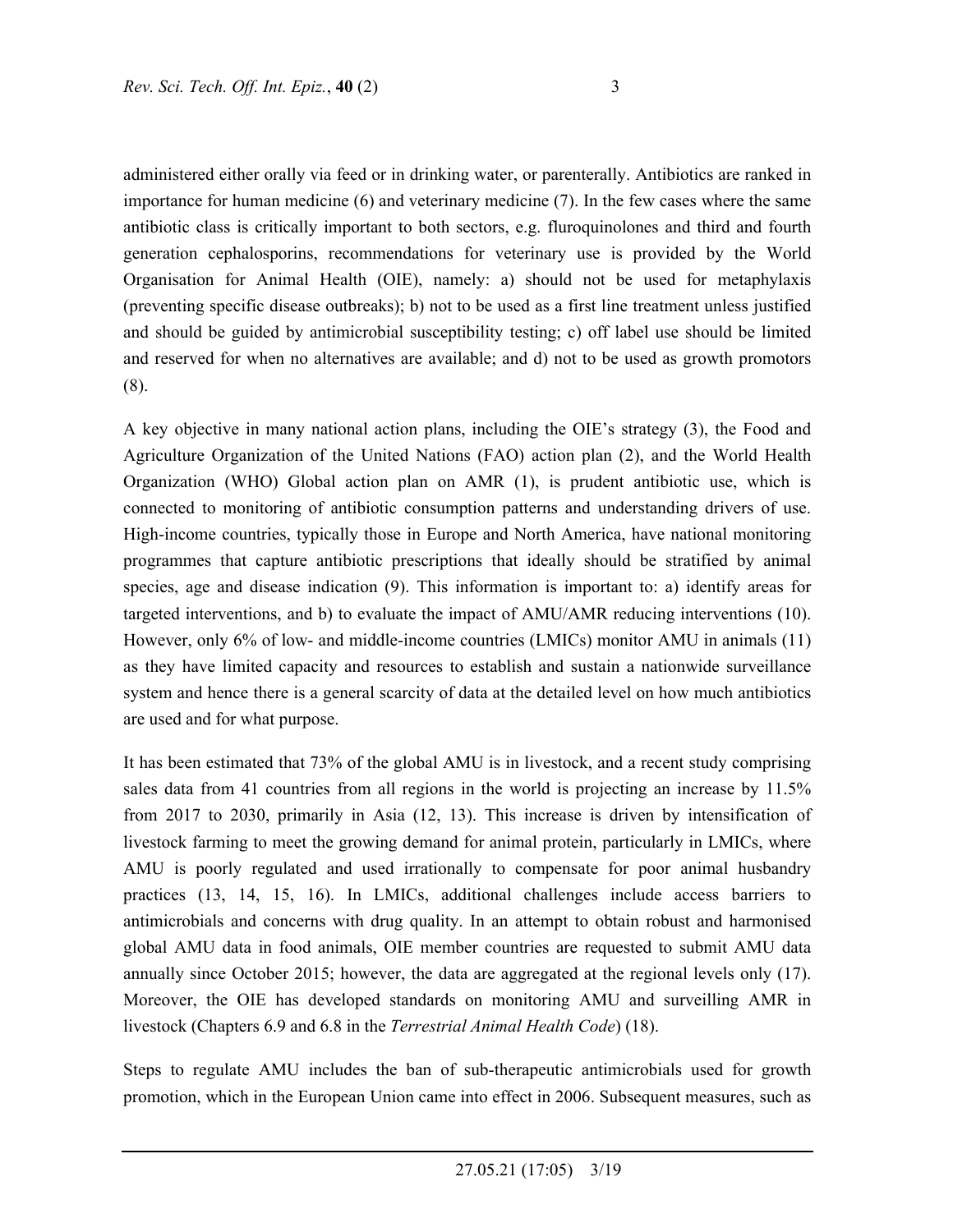improved biosecurity, vaccinations, etc., led to a regional 20% reduction in antimicrobial consumption between 2011 and 2016 (19). Similarly, in the United States of America, in 2017, antibiotic sales fell by 33% when use of antimicrobial growth promoters was restricted and use of antibiotics was allowed only under supervision of a veterinarian (20). Studies have showed that the negative impact of these bans on animal productivity was temporary and could be mitigated with increased biosecurity and better herd management (21, 22, 23).

Similarly, in LMICs like Bangladesh, Indonesia, India, and Thailand there are clear regulations that ban antibiotic use as growth promoters (24), but the challenge is enforcement of the policies, and there are no economic impact analyses conducted specifically in the LMIC livestock production context that assess the effect of restricting antimicrobial growth promoters, or the cost benefits of alternatives to antibiotics such as improved animal husbandry (15, 16, 25).

### **Antimicrobial resistance in livestock**

As part of the Global action plan on AMR led by the Tripartite (FAO, OIE and WHO), the individual organisation strategies and national action plans, a key pillar in addressing AMR is surveillance. In human medicine, the WHO's Global Antimicrobial Resistance Surveillance System collects AMR data in selected indicator bacteria to estimate the global burden of AMR (11). However, in animals, no such global system exists. In Europe, AMR data in zoonotic and indicator bacteria from food animals and their products are collected annually by countries in selected food animal species and age groups depending on the year. In the latest report for 2017– 2018, some promising trends were noted in food animals: a) decreased prevalence of extendedspectrum beta-lactamase-/AmpC-producing *Escherichia coli;* b) significant increase in the proportion of fully susceptible *E. coli* (approximately 25% in some Member States); c) resistance to colistin was uncommon; and d) carbapenemase-producing *E. coli* were not detected in poultry (26). In North America, similar monitoring of AMR in animals has been implemented. However, in LMICs, only 10% of countries reported monitoring AMR in animals (27). In the absence of national or regional AMR data, Van Boekel *et al.* (28) reviewed point prevalence surveys to provide a snapshot of AMR levels in animals and animal food products in LMICs in four bacterial species: *E. coli, Campylobacter* spp., non-typhoidal *Salmonella* spp. and *Staphylococcus aureus* between 2000 and 2018. Some of the key observations from this study were: a) geographic variation in the number of studies performed (fewer studies conducted in Africa compared to Asia); b) overall increase in AMR levels over time in different livestock commodities; and c) geographic difference in AMR levels and patterns of resistance appear to be associated to regional antimicrobial consumption patterns.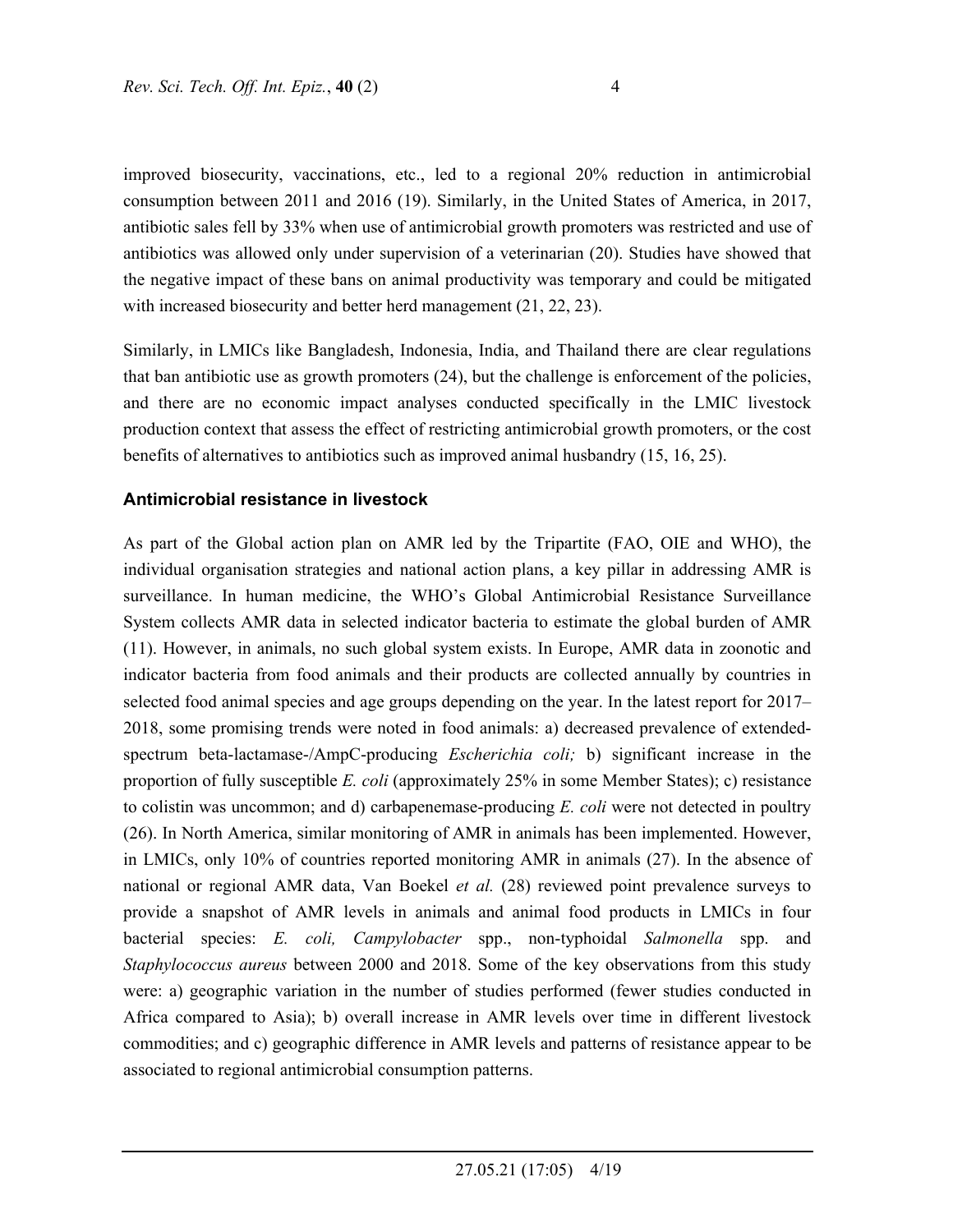# **Impact of antimicrobial resistance on animal health and the interaction with human health**

## **Impact of antimicrobial resistance on animal health**

The impact of AMR on animal health has been given far less attention than that for human health. Similar to humans, AMR in animals will lead to suffering from infections that would not have otherwise occurred, increased frequency of treatment failures, and increased severity of infections (29). Furthermore, losing treatment options, either through the occurrence of resistance or through restrictions on their use, will have consequences for animal health and welfare (3). For owners of food and commodity producing animals, AMR may lead to financial losses directly through higher mortality and indirectly through reduced production and growth, decreased feed conversion, as well as early culling of breeding and production animals. Eventually this may lead to higher prices of commodities and food from animal production for the end consumer (29, 30).

Although beyond the scope of this review, in animals kept for social reasons, sports, or breeding such as dogs, cats, horses and exotic animals there are other challenges in managing an emerging AMR. These animals are likely to receive advanced veterinary care in animal clinics or hospitals that have a high animal density and frequent use of antibiotics which cater for nosocomial infections, similar to what is seen in human medicine (30, 31, 32).

Food animals and food of animal origin are traded worldwide. Thus, resistant bacteria selected by antimicrobial usage in one country may cause problems in several other countries, as exemplified by the spread of cephalosporin-resistant *E. coli* from broiler parents imported from England, through Sweden to Denmark where it was detected in the broiler meat (22, 33). Output and trade in livestock and livestock products are especially vulnerable to AMR impacts (34). In the 2017 World Bank report, it was estimated that by 2050, the global livestock production will fall by 3% to 8% each year due to AMR and on the economic and development consequences of AMR, the high AMR-impact scenario estimates 11% loss in the livestock production by 2050, with the highest decline expected in low-income countries (25). The AMR impact may, furthermore, be protruded in countries that experience a higher burden of infectious disease, thus, where higher antimicrobial use is required. In the small- and medium sized farming systems commonly found in LMICs, animals are in frequent and close contact with humans with limited biosecurity in place which allows AMR to spread between farms and from livestock to humans (35). Weaker systems for AMR surveillance and less regulation of antimicrobials which are more likely to be substandard, falsified or unregistered further enhance the negative impacts of AMR in these countries (24, 35).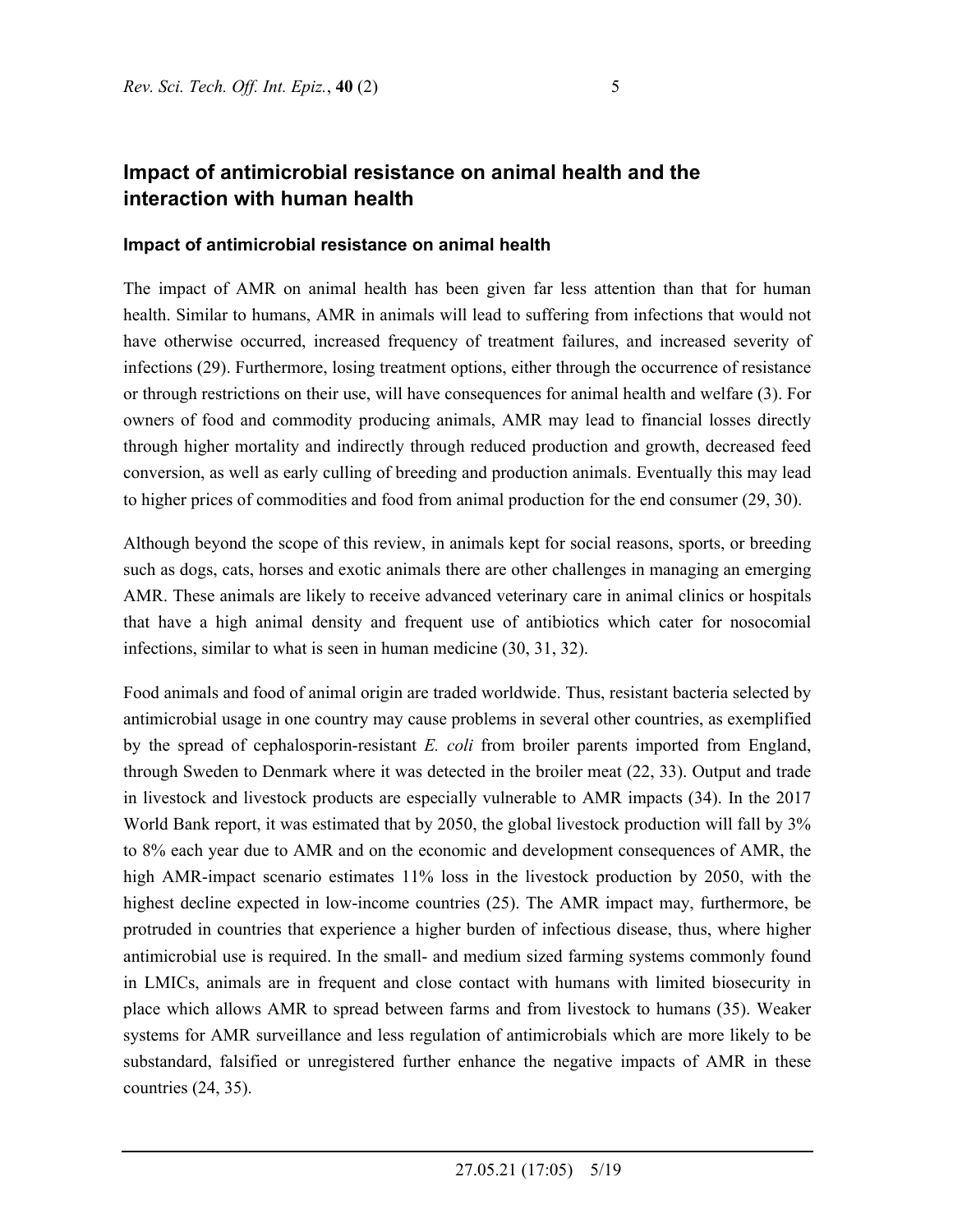### **Impact of antimicrobial resistance seen from a One Health perspective**

Solid scientific evidence is available showing that infections with resistant pathogens may affect humans as a result of AMU in food producing and companion animals (4, 36). Depending on species and production systems, AMR is transferred to humans via contact with animals, animal products colonised by resistant organisms, or ingested food that is incompletely cooked (30, 36)  $(Fig. 1)$ . Antimicrobial resistant organisms from animals can also spread from animal waste through the excretion of unmetabolised antibiotics and the spreading of manure and urine from livestock production as fertilisers (37, 38). Notably, data gaps remain to be filled on the extent of this zoonotic transmission.

Antimicrobial resistance is considered an increasingly serious threat to the gains made in global health and development and for the attainment of the Sustainable Development Goals (39) including a widening of the inequity gap within and between countries. In the European Union alone, AMR is estimated to causes 25,000 human deaths annually, and should AMR continue to increase, the economic cost will be substantial, as projected by several studies (25, 40, 41). It is estimated that by 2050, the economic costs of AMR may comprise as much as 1.1% to 3.8% of GDP and result in 10 million lives lost a year with a cumulative US\$ 100 trillion of economic output at risk (25, 42, 43).

## **Medically rational use of antibiotics in livestock**

A key pillar in curbing AMR in livestock is practices in how antibiotics are used (2, 3). Antibiotics should be used in a medically rational way, i.e. reducing the need for antibiotics, use them only when needed and use them as efficiently as possible without jeopardising animal health, welfare and productivity.

## **Reducing the need for antibiotics**

The need for antibiotics in livestock can be reduced by improving the overall animal husbandry and applying disease preventive measures in a herd. This has been successfully shown in countries where antibiotics used as growth promoters or for prophylaxis were phased out several decades ago (5). The phasing out must, however, be done carefully and matched by appropriate measures to maintain animal health. Recommended measures have been summarised for the pig, poultry, beef and dairy sectors (44). These measures can be organised in three categories, often applied in a hierarchical order  $(Fig. 2)$ . The first is good animal husbandry including sufficient access to water and nutritious feed, appropriate shelter and housing, proper hygiene, etc., all promoting robust and generally disease resistant animals. The second is efficient biosecurity,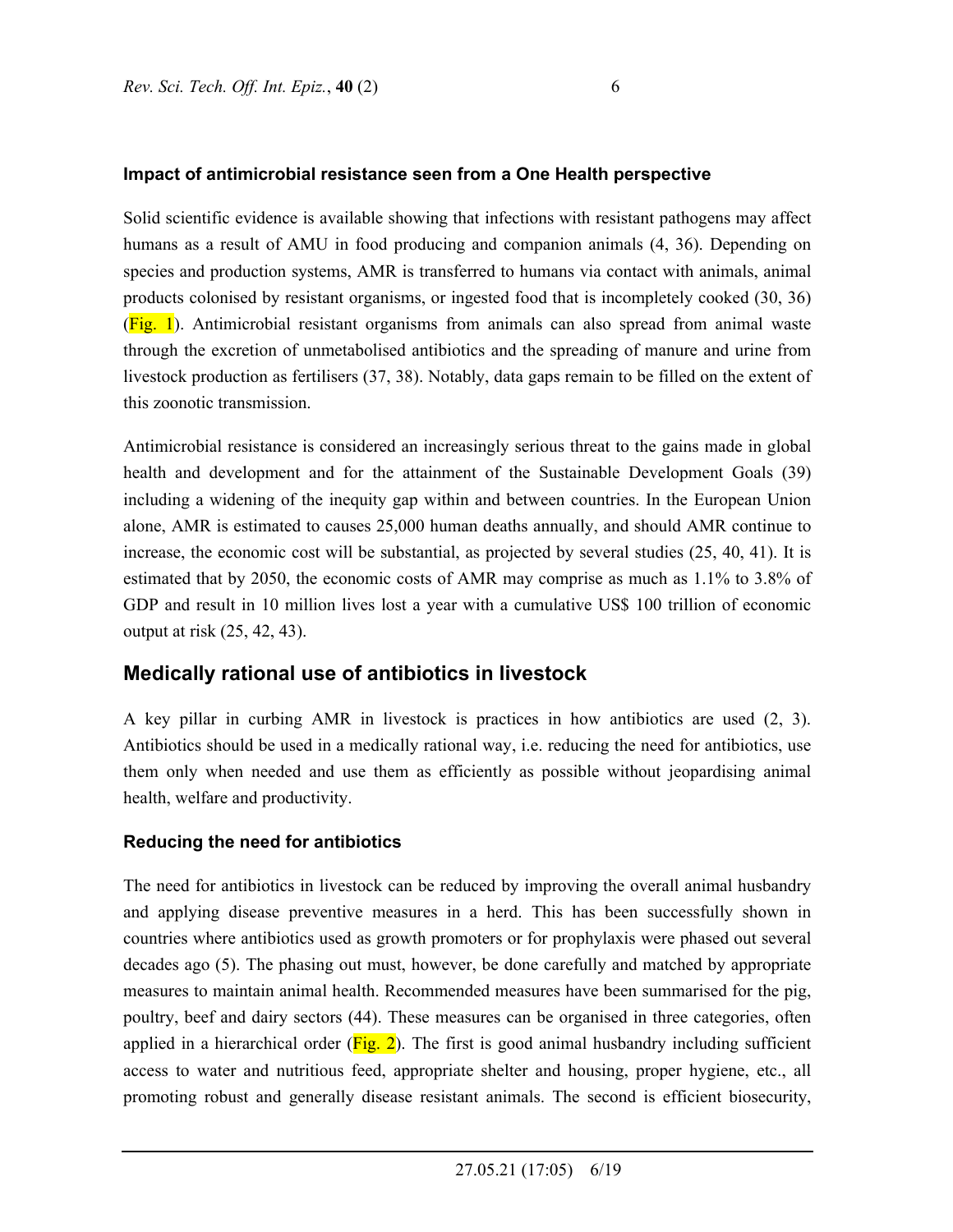protecting the animals from any kind of infections. This includes preventing introduction of infections to the farm from animals or humans entering the farm (i.e. external biosecurity) and hindering the transmission of infections from one group of animals to another group within the farm by restrictions in how animals and personnel move inside the farm (i.e. internal biosecurity). The third is application of relevant vaccination schemes against specific, and for the farm hazardous, infectious diseases. A major share of these preventive measures depends on good management skills, whereas others also need financial and material resource investment. The Veterinary Services must be competent to provide correct and implementable advice on all these three categories of disease preventive measures, which can be a challenge in high- as well as lowincome countries.

## **Quality of antibiotics**

Access to good quality antimicrobials with proper labelling is a challenge in some parts of the world. The widespread use of substandard and falsified veterinary products cause harm, treatment failure and may lead to loss of confidence in animal health service providers. There are several reports of falsified or substandard pharmaceuticals, especially from LMICs, where health systems are weaker (45). Stronger regulations, standards, reporting systems and enforcement by competent authorities can limit the circulation and use of these drugs.

#### **How to use antibiotics in a medically rational way**

There are several international initiatives that advocate phasing out the excessive use of antibiotics for growth promotion and prophylaxis that is often in place to compensate for poor animal management (2, 3). Additionally, one should restrict the use of antibiotics to cure sick animals and strive to treat animals individually to reduce the total amount of antibiotics used (23, 46). Importantly, antibiotics should be used only after a proper diagnosis by a veterinarian at the prescribed dose and treatment intervals and length (18, 46). A professional clinical or postmortem diagnosis may be the most feasible. Laboratory diagnosis, including susceptibility testing if the causative agent is a bacterium, is desired but may not always be possible due to urgency or lack of infrastructure. Obviously, it is important to use an antibiotic for which the diagnosed bacteria are susceptible and at the right timing, dose and duration. Notably, the use of antibiotics listed as critically important in human medicine by WHO (6) should be avoided. These antibiotics are banned for use in veterinary practice in some countries or approved only under certain circumstances.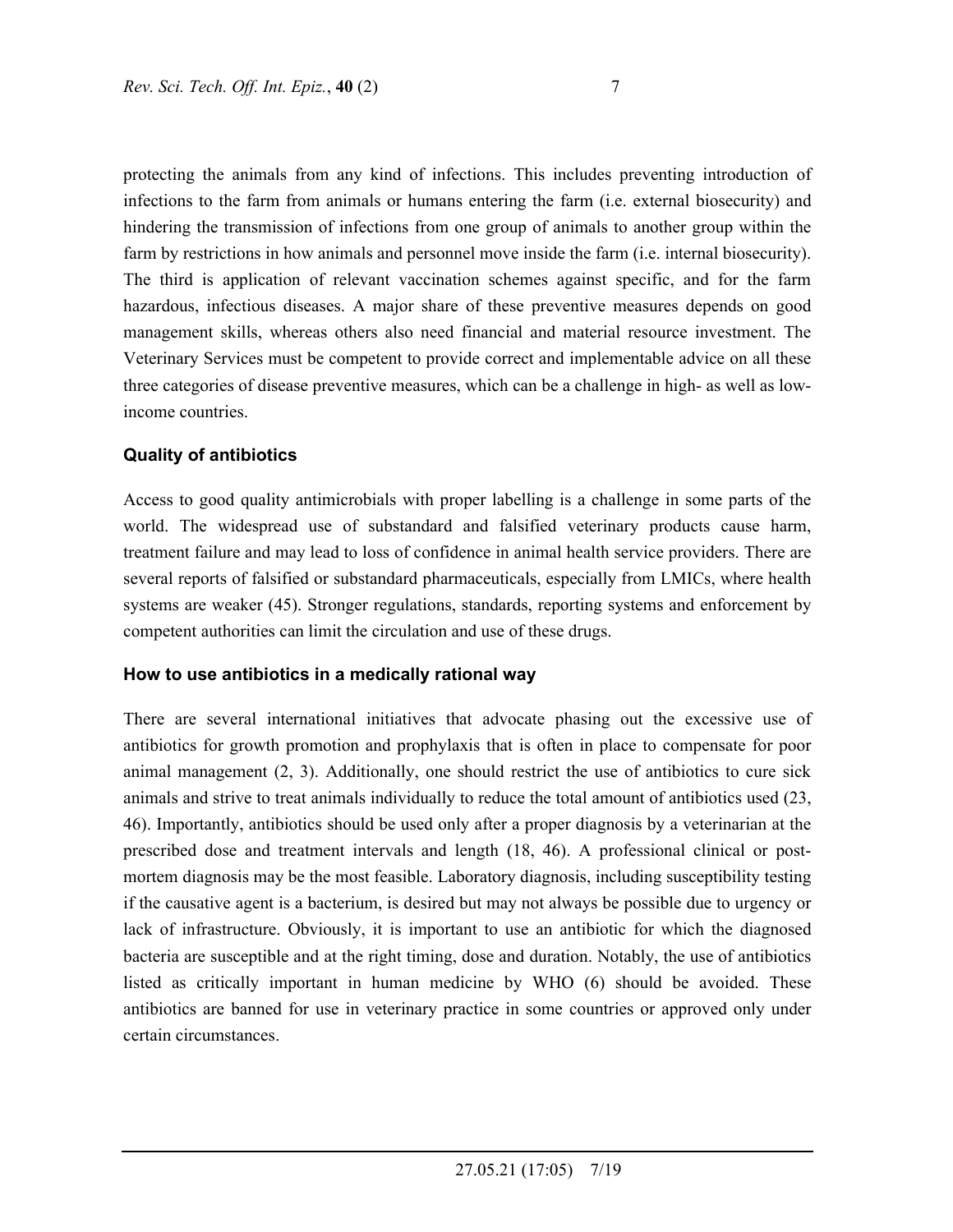#### **How to change the use of antibiotics**

To amend the use of antimicrobials in the livestock sector into a more medically rational use, as described above, hinges on that farmers trust that this kind of use is either more or equally good or cost-efficient, as the over and misuse. Also, the entire livestock and animal health sectors must take responsibility and be aware that the over and misuse in the long run will reduce the efficiency of antibiotics for curing disease both in humans and animals and ultimately may stigmatise the livestock sector. Effective veterinary service is at the core of this and must provide alternatives to the farmers without jeopardising incomes to the veterinarians or the Veterinary Service as an organisation. Even though more and more countries are banning the use of antibiotics as growth promotors (8), antibiotics are still available without prescription over the counter in many countries  $(Table I)$  and the advisory role commonly played by the veterinarians is increasingly taken over by the salespersons of companies, pharmacies and agricultural stores that sell their products directly to the farmers (38). Another obstacle, also where a veterinary prescription is required, is when a substantial part of the income for veterinarians comes from selling antimicrobial drugs (48). This may serve as a perverted incentive and drive the use of antibiotics. In some countries where a prescription is required, antimicrobials are allowed to be dispensed through pharmacies only  $(Fig. 3)$ . Hence, veterinarians with substantial earnings from selling antibiotics may need to redefine their professional role and skill set (44). When the monetary cap on veterinarians' profits from antibiotic sales was introduced in the Scandinavian countries, the direct profit for veterinarians to prescribe antimicrobials was successfully removed, resulting in a viable livestock production and veterinary profession (48).

In summary, a reduction of AMU in the livestock sector by applying a medically rational use as described here will be a major contribution from the animal health sector to the global AMR fight. To launch medically rational use of antibiotics, several steps are necessary: a) veterinary services must be available and affordable to the farmers; b) antibiotics should be sold only by prescription; c) no revenue for veterinarians linked to sale or prescription of antibiotics; d) besides conventional diagnostic competence, the veterinarians must have well-grounded skills in preventive medicine including good animal husbandry, efficient biosecurity and vaccinology; and e) the skills in preventive medicine must be made attractive to the farmers so they are willing to pay for that service.

## **Résumé français: titre**

**Résumé**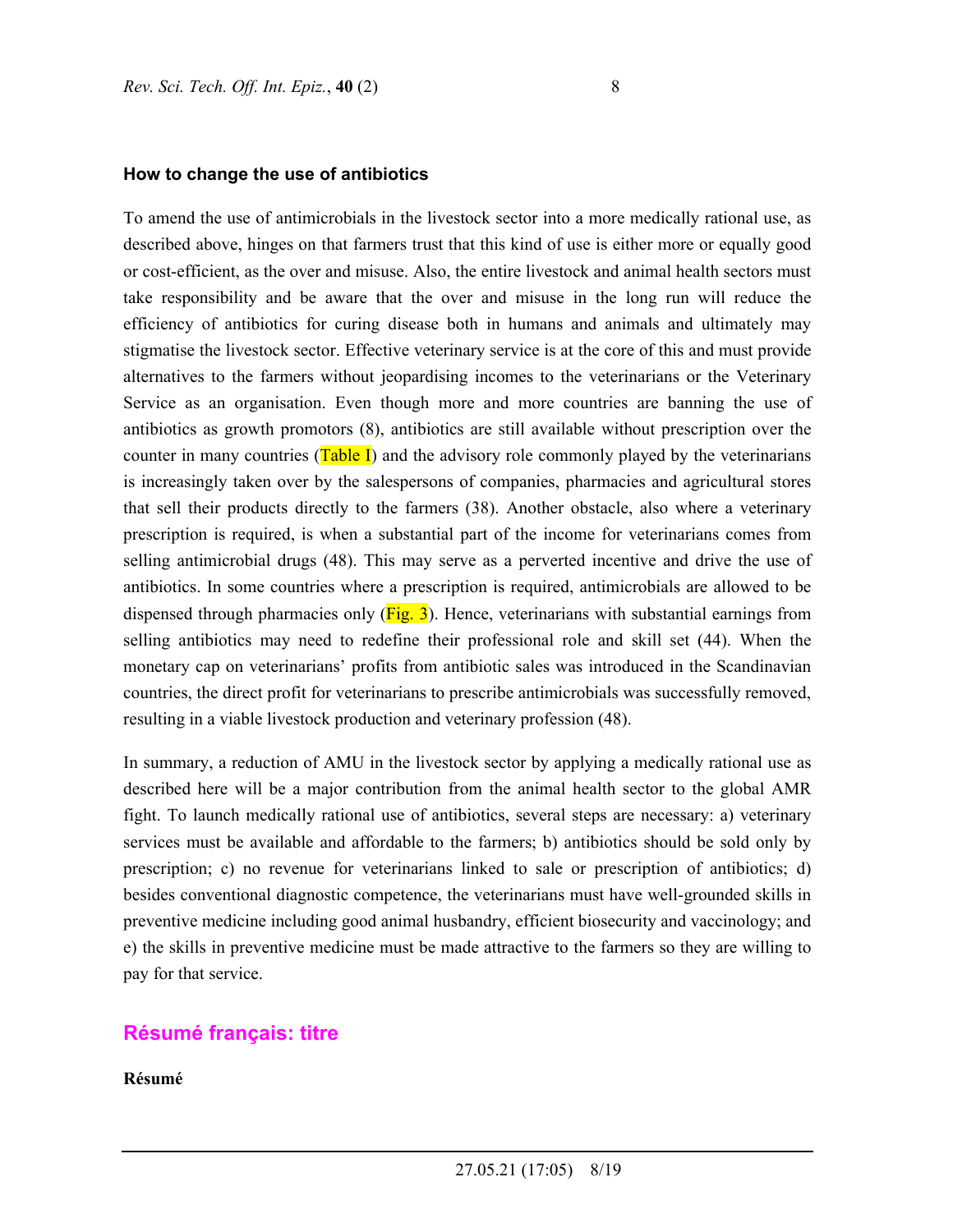**Mots-clés** 

# **Resumen español: título**

**Resumen** 

**Palabras clave** 

# **References**

- 1. World Health Organization (WHO) (2015). Global Action Plan on Antimicrobial Resistance. WHO, Geneva, Switzerland, 28 pp. Available at: https://apps.who.int/iris/bitstream/handle/10665/193736/9789241509763\_eng.pdf?sequence  $=1$  (accessed on 17 August 2020).
- 2. Food and Agriculture Organization of the United Nations (FAO) (2016). FAO action plan on antimicrobial resistance: 2016–2020. FAO, Rome, Italy, 25 pp. Available at: www.fao.org/3/a-i5996e.pdf (accessed on 18 August 2020).
- 3. World Organisation for Animal Health (OIE) (2016). The OIE strategy on antimicrobial resistance and the prudent use of antimicrobials. OIE, Paris, France, 12 pp. Available at: www.oie.int/fileadmin/Home/eng/Media\_Center/docs/pdf/PortailAMR/EN\_OIE-AMRstrategy.pdf (accessed on 18 August 2020).
- 4. Hoelzer K., Wong N., Thomas J., Talkington K., Jungman E. & Coukell A. (2017). Antimicrobial drug use in food-producing animals and associated human health risks: what, and how strong, is the evidence? *BMC Vet. Res.,* **13**, Article No. 211. doi:10.1186/s12917- 017-1131-3.
- 5. Bengtsson B. & Wierup M. (2006). Antimicrobial resistance in Scandinavia after ban of antimicrobial growth promoters. *Anim. Biotechnol*., **17** (2), 147–156. doi:10.1080/10495390600956920.
- 6. World Health Organization (WHO) (2019). Critically important antimicrobials for human medicine, 6th revision. WHO, Geneva, Switzerland, 45 pp. Available at: www.who.int/foodsafety/publications/antimicrobials-sixth/en/ (accessed on 12 June 2020).
- 7. World Organisation for Animal Health (OIE) (2018). OIE annual report on antimicrobial agents intended for use in animals. OIE, Paris, France, 131 pp. Available at: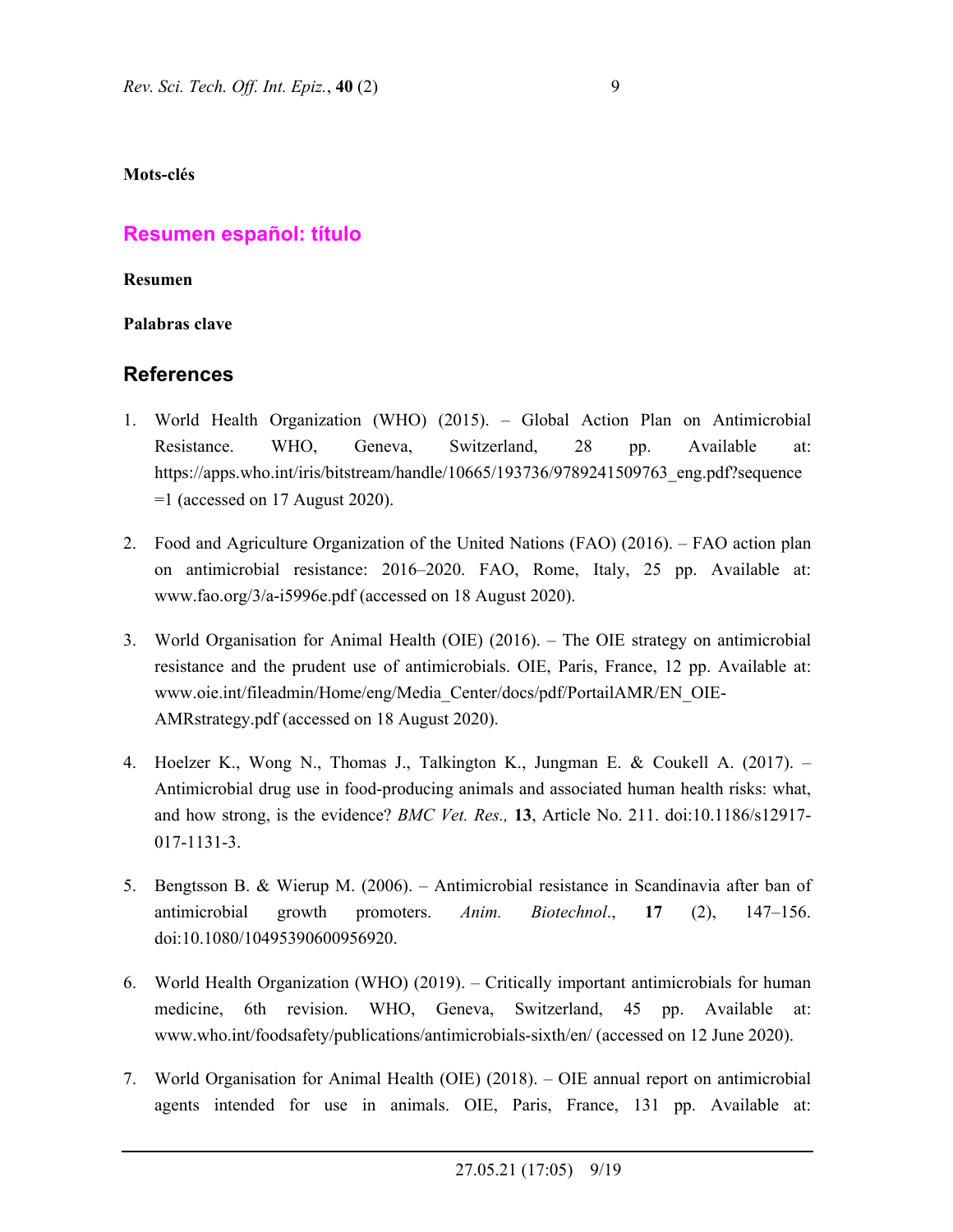www.oie.int/fileadmin/Home/eng/Our\_scientific\_expertise/docs/pdf/AMR/Annual\_Report\_ AMR 3.pdf (accessed on 12 June 2020).

- 8. World Organisation for Animal Health (OIE) (2019). OIE list of antimicrobial agents of veterinary importance. OIE, Paris, France, 9 pp. Available at: www.oie.int/fileadmin/Home/eng/Our\_scientific\_expertise/docs/pdf/AMR/A\_OIE\_List\_anti microbials July2019.pdf (accessed on 10 August 2020).
- 9. Sanders P., Vanderhaeghen W. […] & Dewulf J. (2020). Monitoring of farm-level antimicrobial use to guide stewardship: overview of existing systems and analysis of key components and processes. *Front. Vet. Sci.*, **7**, Article No. 540. doi:10.3389/fvets.2020.00540.
- 10. Ferreira J.P. (2017). Why antibiotic use data in animals needs to be collected and how this can be facilitated. *Front. Vet. Sci.* **4**, Article No. 213. doi:10.3389/fvets.2017.00213.
- 11. World Health Organization (WHO) (2020). Global Antimicrobial Resistance Surveillance Systems (GLASS). WHO, Geneva, Switzerland. Available at: www.who.int/glass/reports/en/ (accessed on 18 August 2020).
- 12. Van Boeckel T.P., Brower C., Gilbert M., Grenfell B.T., Levin S.A., Robinson T.P., Teillant A. & Laxminarayan R. (2015). – Global trends in antimicrobial use in food animals. *Proc. Natl Acad. Sci. USA*, **112** (18), 5649–5654. doi:10.1073/pnas.1503141112.
- 13. Tiseo K., Huber L., Gilbert M., Robinson T.P. & Van Boeckel T.P. (2020). Global trends in antimicrobial use in food animals from 2017 to 2030. *Antibiotics*, **9** (12), Article No. 918. doi:10.3390/antibiotics9120918.
- 14. Klein E.Y., Van Boeckel T.P., Martinez E.M., Pant S., Gandra S., Levin S.A., Goossens H. & Laxminarayan R. (2018). – Global increase and geographic convergence in antibiotic consumption between 2000 and 2015. *Proc. Natl Acad. Sci. USA*, **115** (15), E3463–E3470. doi:10.1073/pnas.1717295115.
- 15. Van Boeckel T.P., Glennon E.E., Chen D., Gilbert M., Robinson T.P., Grenfell B.T., Levin S.A., Bonhoeffer S. & Laxminarayan R. (2017). – Reducing antimicrobial use in food animals. *Science* **357** (6358), 1350–1352. doi:10.1126/science.aao1495.
- 16. Schar D., Sommanustweechai A., Laxminarayan R. & Tangcharoensathien V. (2018). Surveillance of antimicrobial consumption in animal production sectors of low- and middle-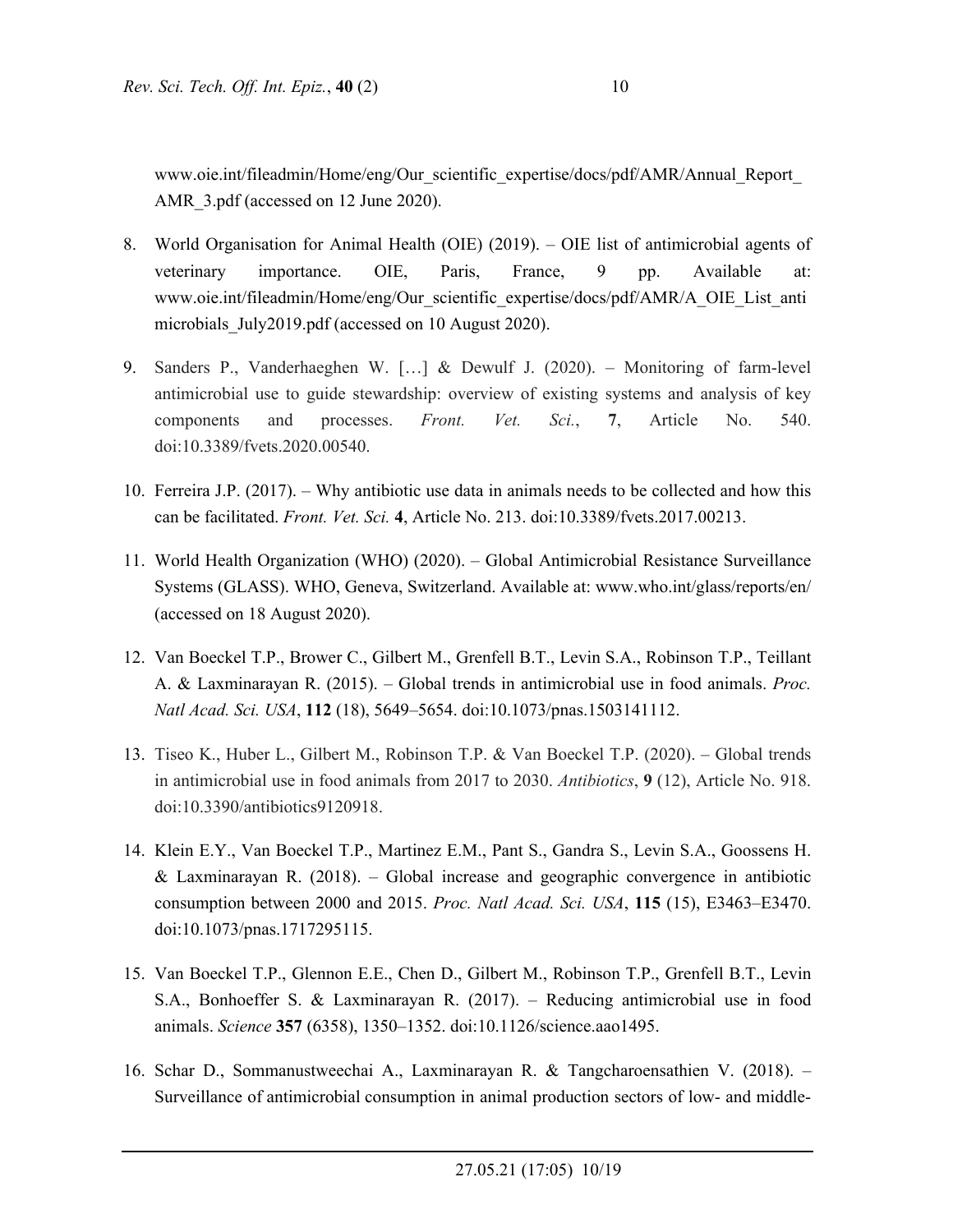income countries: optimizing use and addressing antimicrobial resistance. *PLoS Med.,* **15** (3), Article No. e1002521. doi:10.1371/journal.pmed.1002521.

- 17. Góchez D., Raicek M., Pinto Ferreira J., Jeannin M., Moulin G. & Erlacher-Vindel E. (2019). – OIE Annual Report on Antimicrobial Agents Intended for Use in Animals: Methods Used. *Front. Vet. Sci.,* **6**, Article No. 317. doi:10.3389/fvets.2019.00317.
- 18. World Organisation for Animal Health (OIE) (2019). Terrestrial Animal Health Code, 28th Ed. OIE, Paris, France. Available at: www.oie.int/en/standard-setting/terrestrial-code/accessonline/ (accessed on 6 August 2020).
- 19. European Medicines Agency (EMA), European Surveillance of Veterinary Antimicrobial Consumption (2018). – Sales of veterinary antimicrobial agents in 30 European countries in 2016 (EMA/275982/2018). EMA, London, United Kingdom, 184 pp. Available at: www.ema.europa.eu/documents/report/sales-veterinary-antimicrobial-agents-30-europeancountries-2016-trends-2010-2016-eighth-esvac\_en.pdf (accessed on 18 August 2020).
- 20. Food and Drug Administration (FDA) (2018). 2017 Summary report on antimicrobials sold or distributed for use in food-producing animals. FDA, Silver Spring, United States of America, 52 pp. Available at: www.fda.gov/media/119332/download (accessed on 18 August 2020).
- 21. Wierup M. (2001). The Swedish experience of the 1986 year ban of antimicrobial growth promoters, with special reference to animal health, disease prevention, productivity, and usage of antimicrobials. *Microb. Drug Resist.* **7** (2), 183–190. doi:10.1089/10766290152045066.
- 22. Aarestrup F.M. (2015). The livestock reservoir for antimicrobial resistance: a personal view on changing patterns of risks, effects of interventions and the way forward. *Philos. Trans. Roy. Soc. Lond., B, Biol. Sci.,* **370** (1670), Article No. 20140085. doi:10.1098/rstb.2014.0085.
- 23. Tang K.L., Caffrey N.P., Nóbrega D.B., Cork S.C., Ronksley P.E., Barkema H.W., Polachek A.J., Ganshorn H., Sharma N., Kellner J.D., Checkley S.L. & Ghali W.A. (2019). – Comparison of different approaches to antibiotic restriction in food-producing animals: stratified results from a systematic review and meta-analysis. *BMJ Glob. Health*, **4**, Article No. e001710. doi:10.1136/bmjgh-2019-001710.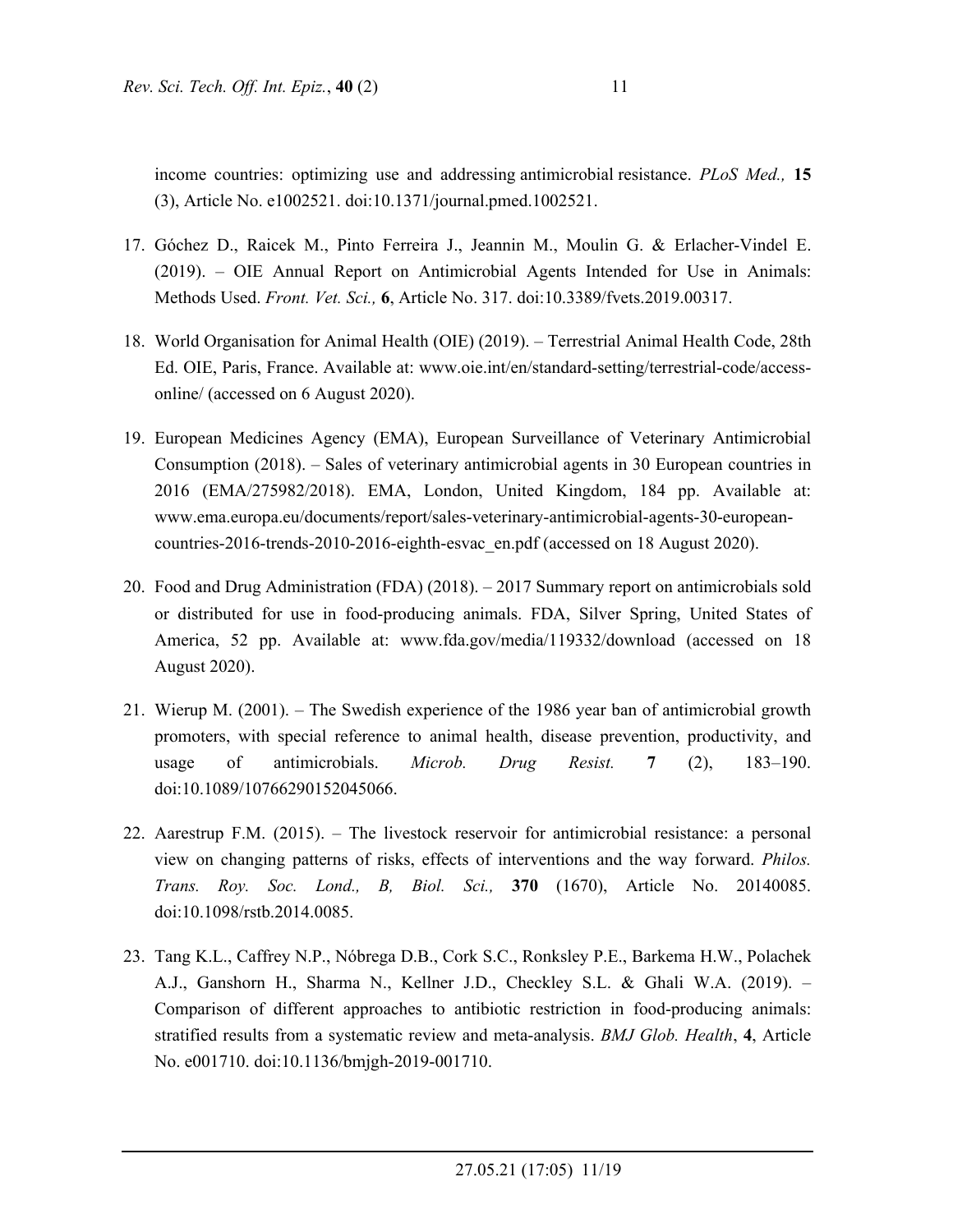- 24. Goutard F.L., Bordier M., Calba C., Erlacher-Vindel E., Góchez D., de Balogh K., Benigno C., Kalpravidh W., Roger F. & Vong S. (2017). – Antimicrobial policy interventions in food animal production in South East Asia. *BMJ,* **358** (Suppl. 1), Article No. j3544. doi:10.1136/bmj.j3544.
- 25. Jonas O.B., Irwin A., Berthe F.C.J., Le Gall F.G. & Marquez P.V. (2017). Drug-resistant infections: a threat to our economic future (Vol. 2): final report (English). HNP/Agriculture Global Antimicrobial Resistance Initiative. World Bank Group, Washington, DC, United States of America. Available at: http://documents.worldbank.org/curated/en/323311493396993758/final-report (accessed on 10 August 2020).
- 26. European Food Safety Agency (EFSA) & European Centre for Disease Prevention and Control (ECDC) (2020). – The European Union summary report on antimicrobial resistance in zoonotic and indicator bacteria from humans, animals and food in 2017/2018. *EFSA J.*, **18** (3), Article No. e06007. doi:10.2903/j.efsa.2020.6007.
- 27. World Health Organization (WHO) (2020). Country self-assessment 2018/2019. WHO, Geneva, Switzerland. Available at: https://amrcountryprogress.org/ (accessed on 18 August 2020)
- 28. Van Boeckel T.P., Pires J. Silvester R., Zhao C., Song J., Criscuolo N.G., Gilbert M., Bonhoeffer S. & Laxminarayan R. (2019). – Global trends in antimicrobial resistance in animals in low- and middle-income countries. *Science*, **365** (6459), Article No. eaaw1944. doi:10.1126/science.aaw1944.
- 29. Bengtsson B. & Greko C. (2014). Antibiotic resistance—consequences for animal health, welfare, and food production. *Ups. J. Med. Sci.*, **119** (2), 96–102, doi:10.3109/03009734.2014.901445.
- 30. Catry B., Van Duijkeren E. […] & Torren-Edo J. (2010). Reflection paper on MRSA in food-producing and companion animals: epidemiology and control options for human and animal health. *Epidemiol. Infect.*, **138** (5), 626–644. doi:10.1017/S0950268810000014.
- 31. Köck R., Daniels-Haardt I., Becker K., Mellmann A., Friedrich A.W., Mevius D., Schwarz S. & Jurke A. (2018). – Carbapenem-resistant *Enterobacteriaceae* in wildlife, foodproducing, and companion animals: a systematic review. *Clin. Microbiol. Infect.*, **24** (12), 1241–1250. doi:10.1016/j.cmi.2018.04.004.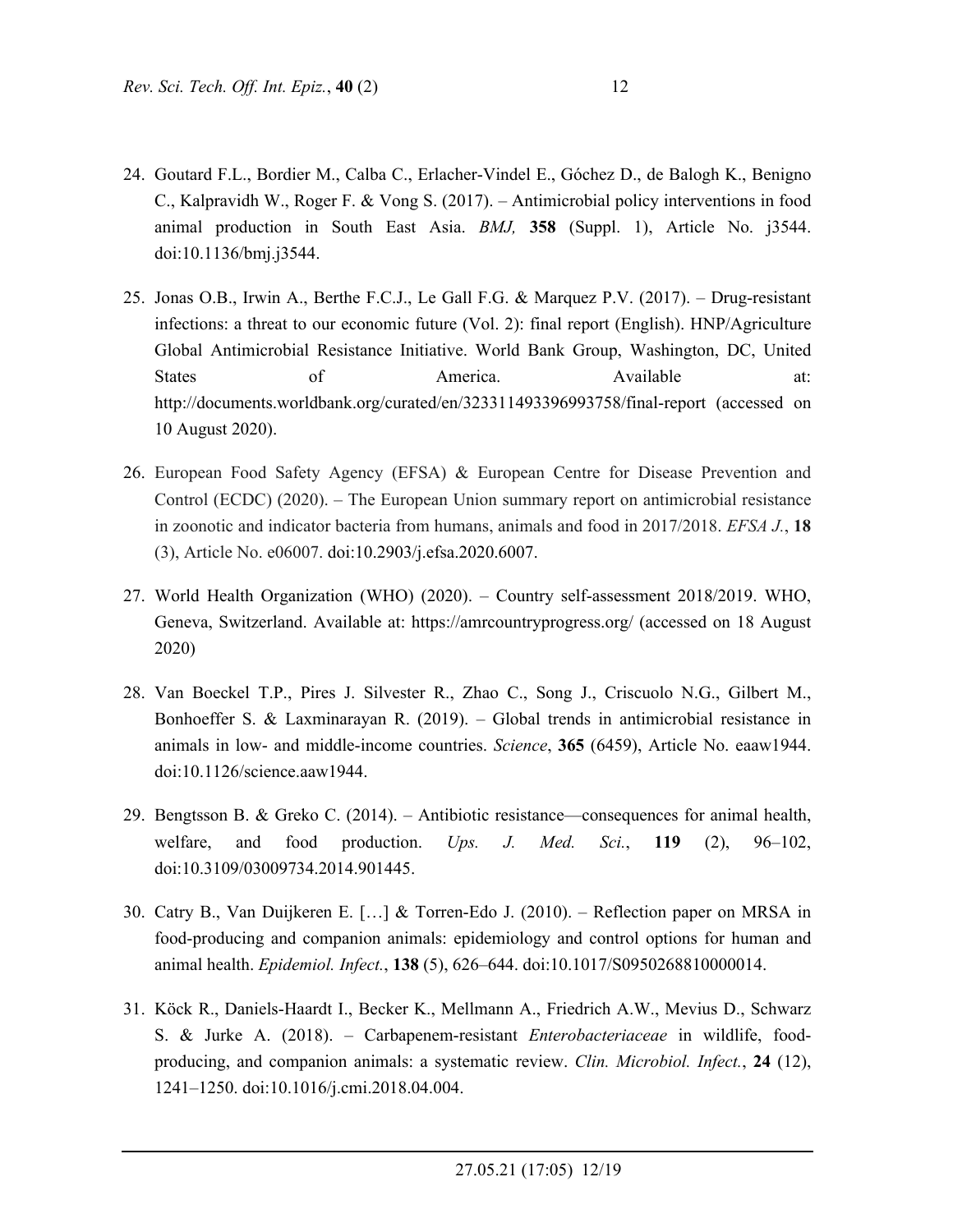- 32. van Duijkeren E., Catry B., Greko C., Moreno M.A., Pomba M.C., Pyörälä S., Ružauskas M., Sanders P., Threlfall E.J., Torren-Edo J. & Törneke K. (2011). – Review on methicillinresistant *Staphylococcus pseudintermedius*. *J. Antimicrob. Chemother*., **66** (12), 2705–2714. doi:10.1093/jac/dkr367.
- 33. Agersø Y., Jensen J.D., Hasman H. & Pedersen K. (2014). Spread of extended spectrum cephalosporinase-producing *Escherichia coli* clones and plasmids from parent animals to broilers and to broiler meat in a production without use of cephalosporins. *Foodborne Pathog. Dis*., **11** (9), 740–746. doi:10.1089/fpd.2014.1742.
- 34. Food and Agriculture Organization of the United Nations (FAO) (2016). Drivers, dynamics and epidemiology of antimicrobial resistance in animal production. FAO, Rome, Italy, 68 pp. Available at: www.fao.org/3/a-i6209e.pdf (accessed on 17 August 2020).
- 35. Ashley E.A., Recht J. & Chua A. (2017). Antimicrobial resistance in low and middle income countries: an analysis of surveillance networks. Wellcome Trust, London, United Kingdom. Available at: www.iddo.org/amr-networks (accessed on 10 August 2020).
- 36. Tang K.L., Caffrey N.P., Nóbrega D.B., Cork S.C., Ronksley P.E., Barkema H.W., Polachek A.J., Ganshorn H., Sharma N. & Kellner J.D. & Ghali W.A. (2017). – Restriction in the use of antibiotics in food-producing animals and its associations with antibiotic resistance in food-producing animals and humans: a systematic review and meta-analysis. *Lancet Planet. Health*, **1** (8), e316–e327. doi:10.1016/S2542-5196(17)30141–9.
- 37. Rushton J. (2015). Anti-microbial use in animals: how to assess the trade-offs. *Zoonoses Public Health,* **62** (Suppl. 1), 10–21. doi:10.1111/zph.12193.
- 38. Wu Z. (2019). Antibiotic use and antibiotic resistance in food producing animals in China. *In* 75th session of the Working Party on Agricultural Policies and Markets, Paris, France, 13–15 November 2018. Organisation for Economic Co-operation and Development, Paris, France, 32 bp. Available at: www.oecd.org/officialdocuments/publicdisplaydocumentpdf/?cote=TAD/CA/APM/WP(201 8)19/FINAL&docLanguage=En (accessed on 11 August 2020).
- 39. World Health Organization (WHO) (2017). Fact sheets on the Sustainable Development Goals (SDGs): health targets – antimicrobial resistance. WHO, Geneva, Switzerland, 7 pp. Available at: www.euro.who.int/ data/assets/pdf file/0005/348224/Fact-sheet-SDG-AMR-FINAL-07-09-2017.pdf?ua=1 (accessed on 7 August 2020).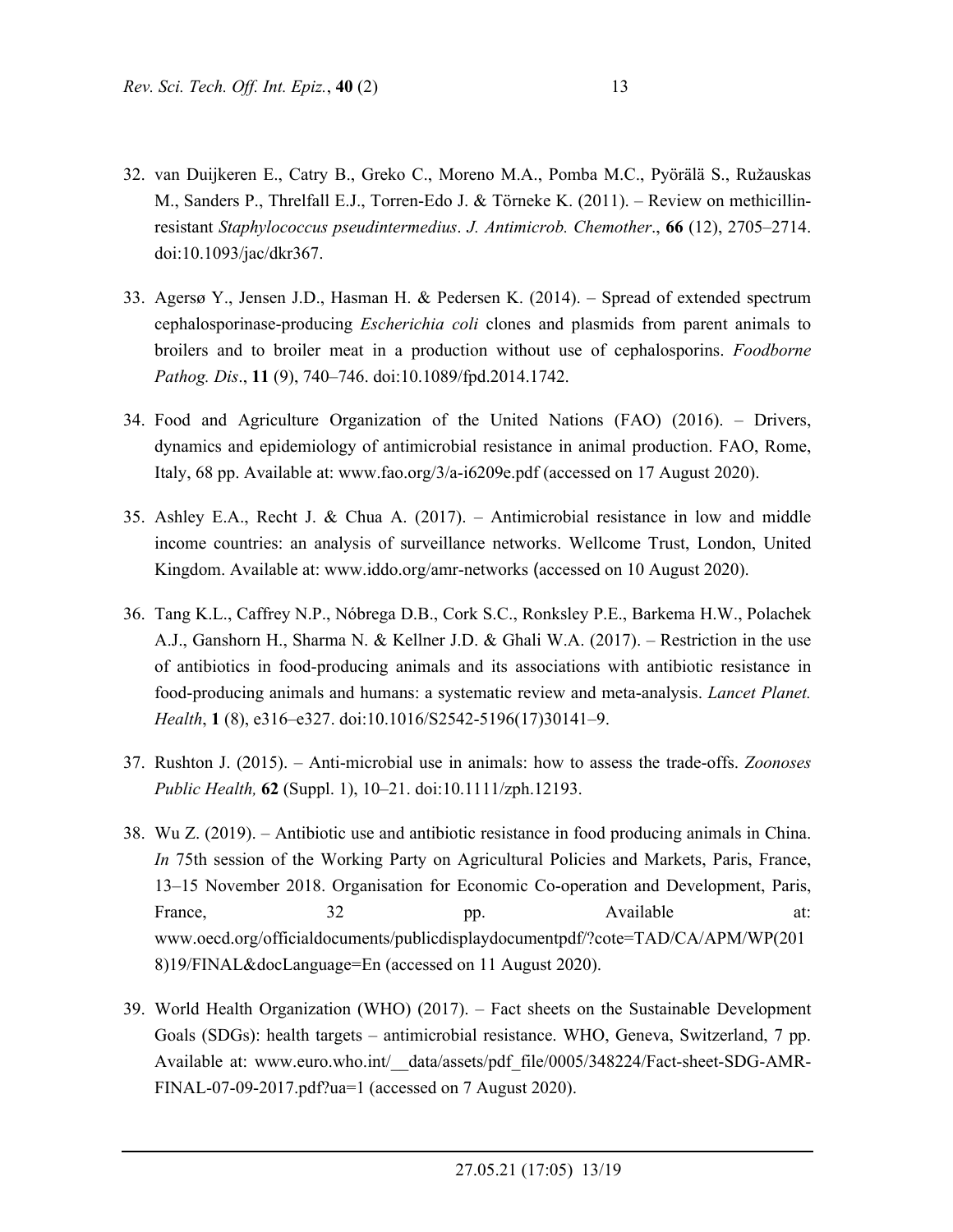- 40. Naylor N.R., Atun R., Zhu N., Kulasabanathan K., Silva S., Chatterjee A., Knight G.M. & Robotham J.V. (2018). – Estimating the burden of antimicrobial resistance: a systematic literature review. *Antimicrob. Resist. Infect. Control*, **7**, Article No. 58. doi:10.1186/s13756- 018-0336-y.
- 41. Cassini A., Högberg L.D. […] & Burden of AMR Collaborative Group (2019). Attributable deaths and disability-adjusted life-years caused by infections with antibioticresistant bacteria in the EU and the European Economic Area in 2015: a population-level modelling analysis. *Lancet Infect. Dis*., **19** (1), 56–66. doi:10.1016/S1473-3099(18)30605-4.
- 42. The Review on Antimicrobial Resistance (2016). Tackling drug-resistant infections globally: final report and recommendations. Wellcome Trust, London, United Kingdom, 84 pp. Available at: https://amrreview.org/sites/default/files/160525\_Final%20paper\_with%20cover.pdf (accessed on 11 August 2020).
- 43. Cecchini M., Langer J. & Slawomirski L. (2015). Antimicrobial resistance in G7 countries and beyond: economic issues, policies and options for action. OECD, Paris, France, 75 pp. Available at: www.oecd.org/els/health-systems/Antimicrobial-Resistance-in-G7-Countriesand-Beyond.pdf (accessed on 11 August 2020).
- 44. Magnusson U. (2020). Prudent and effective antimicrobial use in a diverse livestock and consumer's world. *J. Anim. Sci.*, **98** (Suppl. 1), S4–S8. doi:10.1093/jas/skaa148.
- 45. Kelesidis T. & Falagas M.E. (2015). Substandard/counterfeit antimicrobial drugs. *Clin. Microbiol. Rev.*, **28** (2), 443–464. doi:10.1128/CMR.00072-14.
- 46. Magnusson U., Sternberg S., Eklund G. & Rozstalnyy A. (2019). Prudent and efficient use of antimicrobials in pigs and poultry. FAO Animal Production and Health Manual No. 23. Food and Agriculture Organization of the United Nations, Rome, Italy, 44 pp. doi:10.4060/CA6729EN.
- 47. European Commission Directorate-General for Health and Food Safety (2017). Overview report of the responses to a questionnaire sent to non-EU countries regarding national policies and measure taken to combat the development of antimicrobial resistance. Publications Office of the European Union, Luxembourg, Luxembourg, 33 pp. doi:10.2772/60954.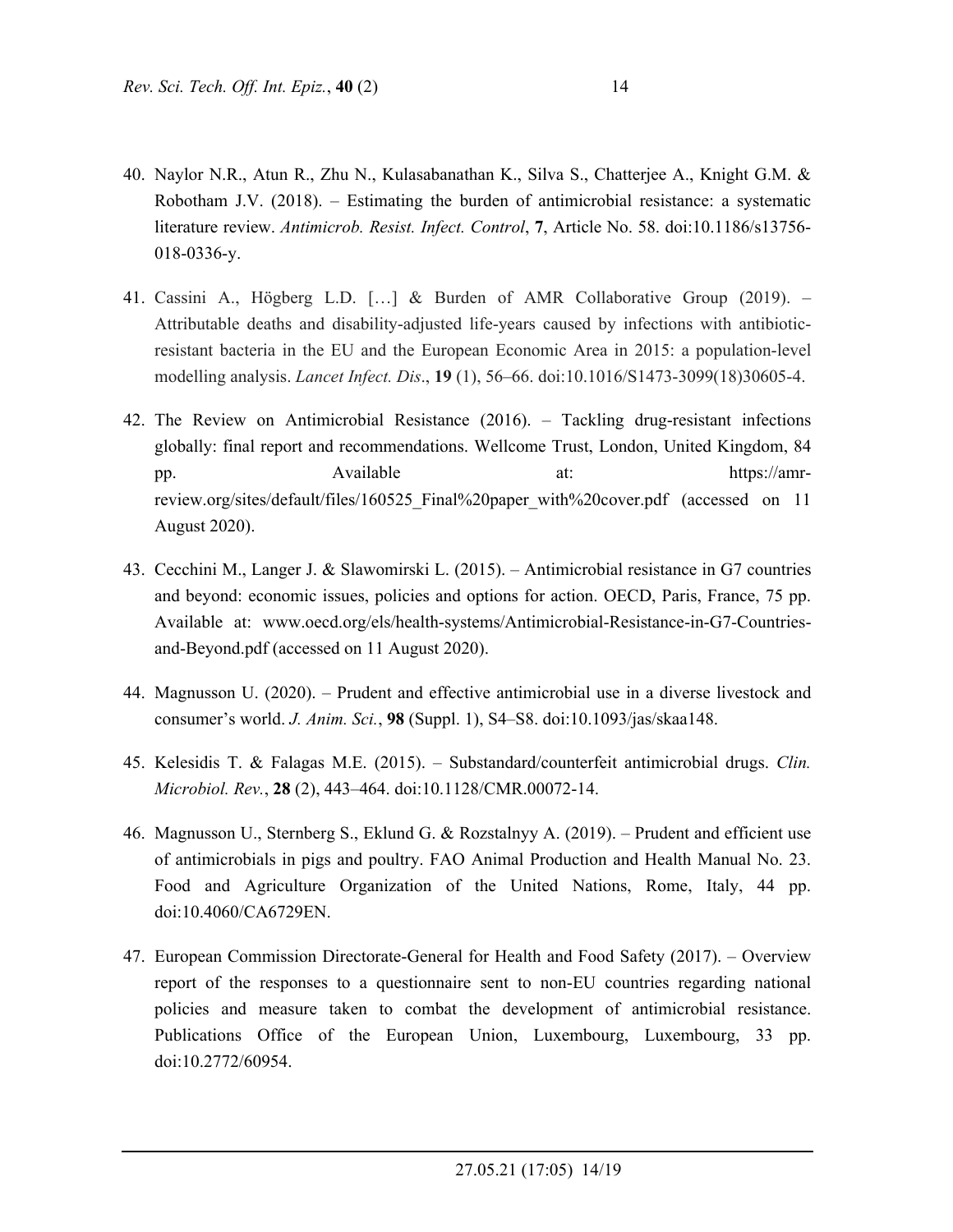48. Maron D.F., Smith T.J.S. & Nachman K.E. (2013). – Restrictions on antimicrobial use in food animal production: an international regulatory and economic survey. *Glob. Health*, **9**, Article No. 48. doi:10.1186/1744-8603-9-48.

 $\mathcal{L}_\text{max}$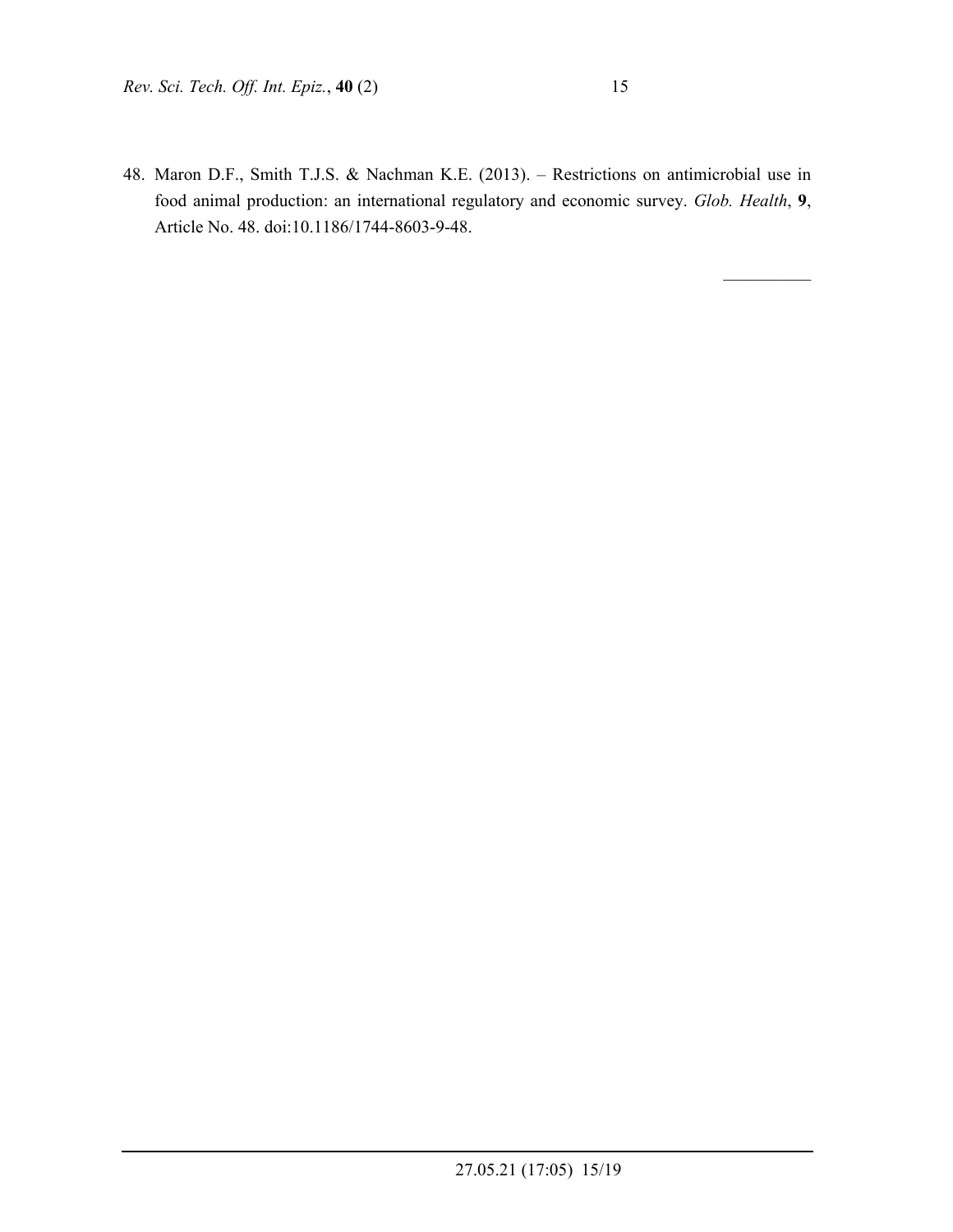## **Table I**

# **Antimicrobial prescriptions required in animals, percentages by income group; data from 70 non-European Union countries** (47)

| World Bank income<br>group | Yes, in all<br>cases, % | Yes, some<br>cases, % | No, % | No. of<br>countries |
|----------------------------|-------------------------|-----------------------|-------|---------------------|
| High income                | 42                      | 42                    | 16    | 12                  |
| Upper middle income        | 48                      | 26                    | 26    | 11                  |
| Lower middle income        | 20                      | 45                    | 35    | 20                  |
| Low income                 | 10                      | 45                    | 45    | 27                  |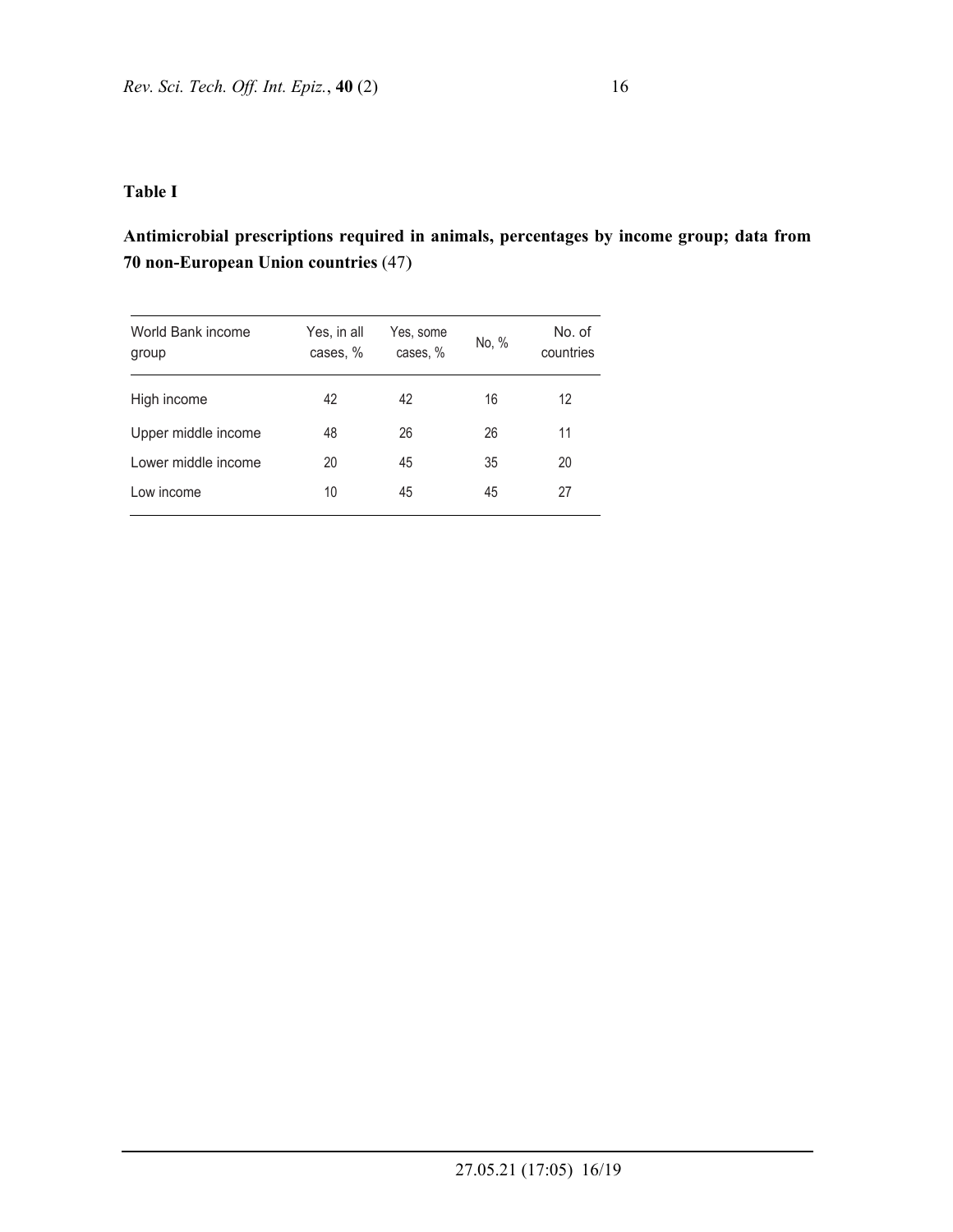

# **Fig. 1**

**Antimicrobial resistance may be transmitted from livestock to the general human population via farmers working with the animals, via the food chain or via manure and the environment. The relative importance of these various routes is at large unknown**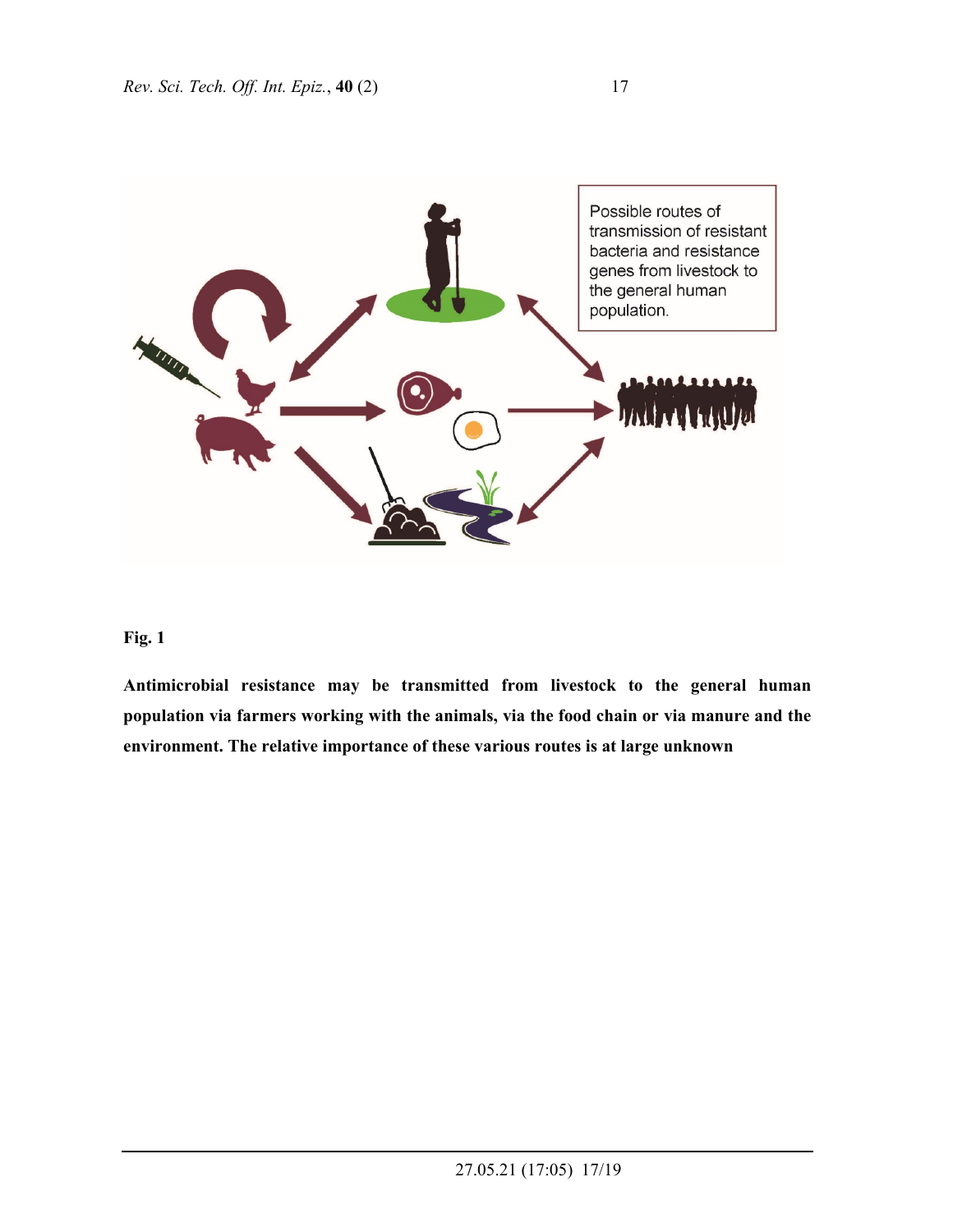

### **Fig. 2**

**The key means of disease prevention in a hierarchical order. Firstly, good animal husbandry contributing to robust animals forms the basis; secondly, effective biosecurity protects serves as a general barrier protecting the herd from introduction of infectious diseases; and thirdly, vaccinations protect the individual animal from specific pathogens**